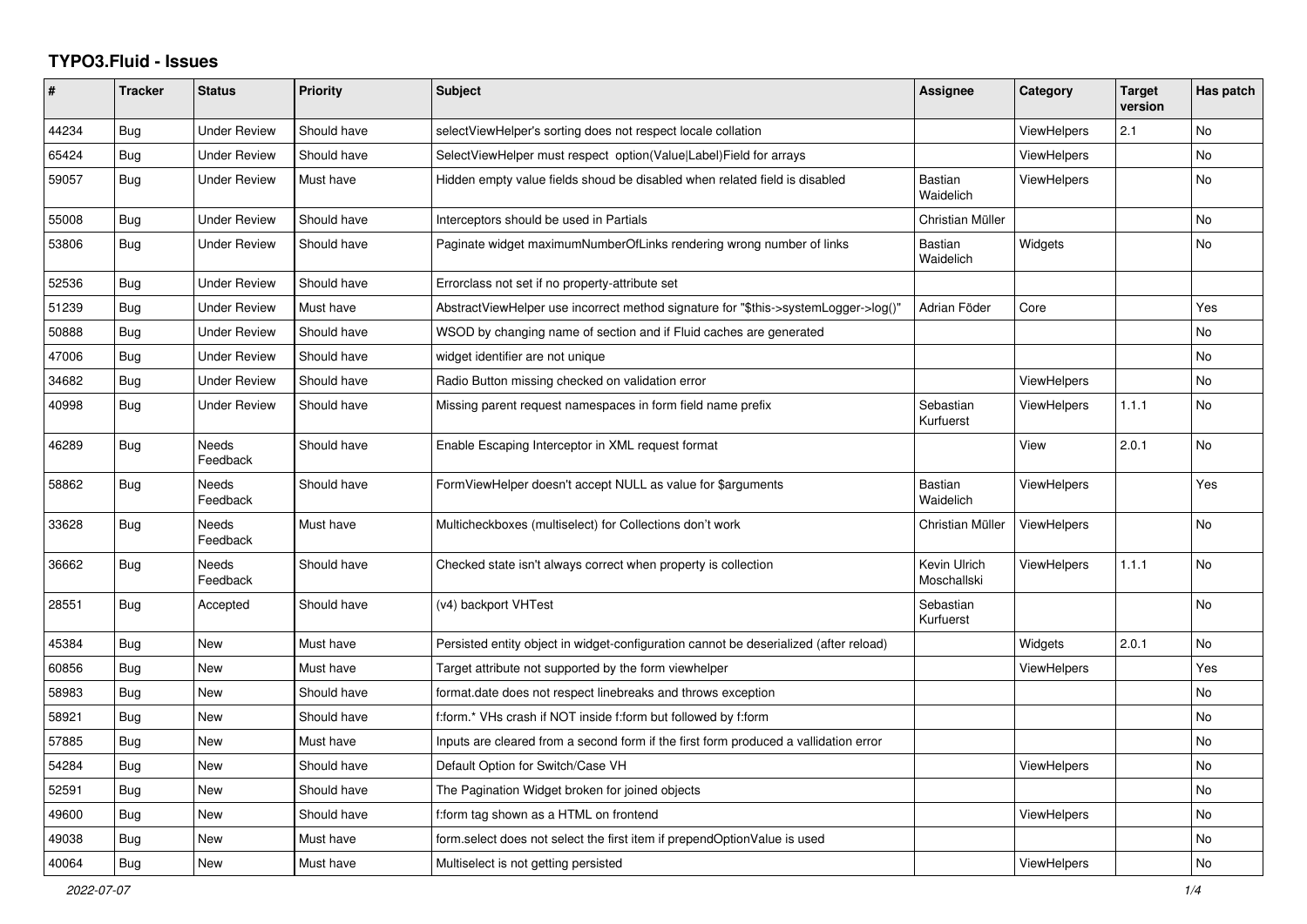| ∦     | <b>Tracker</b> | <b>Status</b>       | <b>Priority</b> | Subject                                                                                                     | <b>Assignee</b>        | Category    | <b>Target</b><br>version | Has patch |
|-------|----------------|---------------------|-----------------|-------------------------------------------------------------------------------------------------------------|------------------------|-------------|--------------------------|-----------|
| 39990 | Bug            | New                 | Should have     | Same form twice in one template: hidden fields for empty values are only rendered<br>once                   |                        | Core        |                          | No        |
| 38369 | Bug            | New                 | Must have       | Resource ViewHelpers should not fall back to request package                                                |                        | View        |                          | <b>No</b> |
| 37619 | Bug            | <b>New</b>          | Should have     | Fatal Error when using variable in name attribute of Section ViewHelper                                     |                        | ViewHelpers |                          | No        |
| 36655 | Bug            | New                 | Should have     | <b>Pagination Links</b>                                                                                     |                        | Widgets     |                          | No        |
| 33551 | Bug            | New                 | Must have       | View helper values break out of a partial scope                                                             | Sebastian<br>Kurfuerst | Core        |                          | No        |
| 30937 | Bug            | New                 | Should have     | CropViewHelper stringToTruncate can't be supplied so it can't be easily extended                            |                        | ViewHelpers |                          | Yes       |
| 28554 | Bug            | <b>New</b>          | Should have     | (v4) implement feature flag to disable caching                                                              |                        |             |                          | <b>No</b> |
| 28553 | Bug            | New                 | Should have     | improve XHProf test setup                                                                                   |                        |             |                          | No        |
| 28552 | Bug            | New                 | Should have     | (v5) write ViewHelper test for compiled run; adjust functional test to do two passes<br>(uncached & cached) |                        |             |                          | No        |
| 28550 | Bug            | <b>New</b>          | Should have     | (v4) make widgets cacheable, i.e. not implement childnodeaccess interface                                   |                        |             |                          | No        |
| 28549 | Bug            | New                 | Should have     | make widgets cacheable, i.e. not implement childnodeaccess interface                                        |                        |             |                          | No        |
| 27607 | Bug            | New                 | Must have       | Make Fluid comparisons work when first element is STRING, second is NULL.                                   |                        | Core        |                          | No        |
| 13045 | <b>Bug</b>     | New                 | Should have     | Entity decode of strings are different between if-conditions and output of variable                         |                        |             |                          |           |
| 12863 | Bug            | New                 | Should have     | Attributes of a viewhelper can't contain a '-'                                                              | Sebastian<br>Kurfuerst | Core        |                          | No        |
| 8648  | <b>Bug</b>     | New                 | Should have     | format.crop ViewHelper should support all features of the crop stdWrap function                             |                        | ViewHelpers |                          | No        |
| 3481  | Bug            | New                 | Should have     | Use ViewHelperVariableContainer in PostParseFacet                                                           |                        | Core        |                          | No        |
| 52419 | <b>Bug</b>     | New                 | Should have     | Wrong PHPDocs notation for default value inline f:translate viewhelper                                      |                        |             | 2.0                      | No        |
| 43346 | Feature        | <b>Under Review</b> | Should have     | Allow property mapping configuration via template                                                           | Karsten<br>Dambekalns  | ViewHelpers | 2.1                      | No        |
| 52640 | Feature        | <b>Under Review</b> | Should have     | Create an UnlessViewHelper as opposite to the IfViewHelper                                                  | Marc Neuhaus           |             |                          | No        |
| 49756 | Feature        | <b>Under Review</b> | Should have     | Select values by array key in checkbox viewhelper                                                           |                        |             |                          | No        |
| 46257 | Feature        | <b>Under Review</b> | Should have     | Add escape sequence support for Fluid                                                                       |                        | Core        |                          | No        |
| 45345 | Feature        | Needs<br>Feedback   | Should have     | Easy to use comments for fluid that won't show in output                                                    |                        |             |                          |           |
| 33394 | Feature        | Needs<br>Feedback   | Should have     | Logical expression parser for BooleanNode                                                                   | <b>Tobias Liebig</b>   | Core        |                          | No        |
| 8989  | Feature        | Needs<br>Feedback   | Could have      | Search path for fluid template files                                                                        |                        | View        |                          | No        |
| 3291  | Feature        | Needs<br>Feedback   | Should have     | Cacheable viewhelpers                                                                                       |                        |             |                          | No        |
| 9005  | Feature        | Accepted            | Could have      | Fluid Template Analyzer (FTA)                                                                               | Sebastian<br>Kurfuerst |             |                          |           |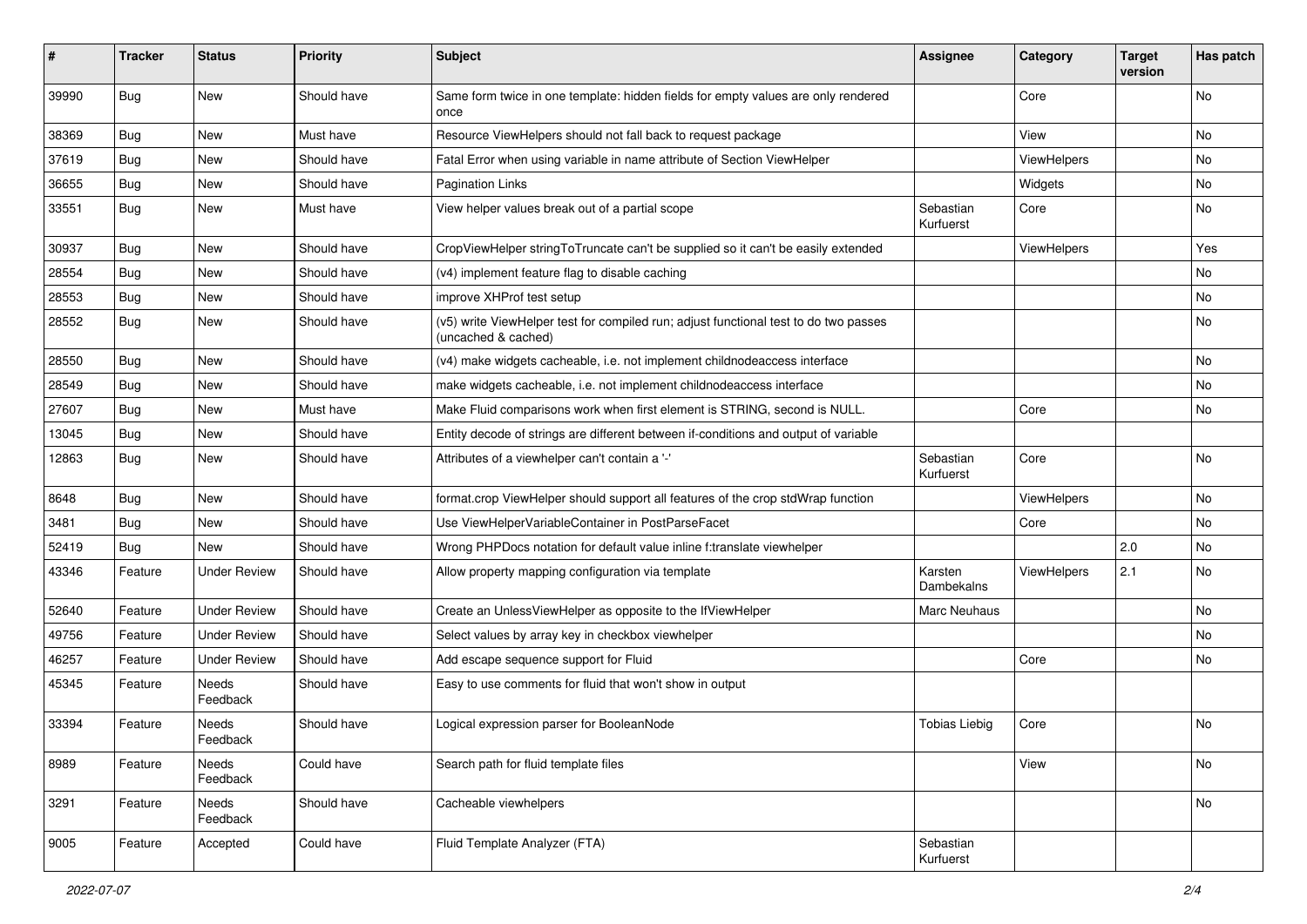| #     | <b>Tracker</b> | <b>Status</b>       | <b>Priority</b> | Subject                                                                                              | <b>Assignee</b>        | Category    | <b>Target</b><br>version | Has patch |
|-------|----------------|---------------------|-----------------|------------------------------------------------------------------------------------------------------|------------------------|-------------|--------------------------|-----------|
| 5933  | Feature        | Accepted            | Should have     | Optional section rendering                                                                           | Sebastian<br>Kurfuerst | ViewHelpers |                          | No        |
| 62346 | Feature        | New                 | Could have      | f:comment should have high precende                                                                  |                        | Core        | 3.x                      | No        |
| 60271 | Feature        | New                 | Should have     | Paginate viewhelper, should also support arrays                                                      |                        |             |                          | No        |
| 60181 | Feature        | New                 | Could have      | Caching mechanism for Fluid Views/Templates                                                          |                        | View        |                          | No        |
| 60003 | Feature        | <b>New</b>          | Should have     | Add required-Attribute to f:form.password                                                            |                        | ViewHelpers |                          | No        |
| 51277 | Feature        | New                 | Should have     | ViewHelper context should be aware of actual file occurrence                                         |                        |             |                          | No        |
| 51100 | Feature        | New                 | Must have       | Links with absolute URI should have the option of URI Scheme                                         |                        | ViewHelpers |                          | No        |
| 48355 | Feature        | New                 | Could have      | Assign output of viewhelper to template variable for further processing.                             |                        |             |                          |           |
| 46545 | Feature        | <b>New</b>          | Should have     | Better support for arrays in options of SelectViewHelper                                             |                        |             |                          | No        |
| 45153 | Feature        | New                 | Should have     | f:be.menus.actionMenuItem - Detection of the current select option is insufficient                   |                        |             |                          | No        |
| 42397 | Feature        | New                 | Should have     | Missing viewhelper for general links                                                                 |                        |             |                          | No        |
| 40081 | Feature        | New                 | Should have     | Allow assigned variables as keys in arrays                                                           |                        |             |                          | No        |
| 39936 | Feature        | New                 | Should have     | registerTagAttribute should handle default values                                                    |                        | ViewHelpers |                          | No        |
| 38130 | Feature        | New                 | Should have     | Checkboxes and multiple select fields should have an assignable default value                        |                        |             |                          | No        |
| 37095 | Feature        | New                 | Should have     | It should be possible to set a different template on a Fluid TemplateView inside an<br>action        | Christopher<br>Hlubek  |             |                          | No        |
| 36559 | Feature        | New                 | Could have      | New widget progress bar                                                                              |                        |             |                          | Yes       |
| 36410 | Feature        | New                 | Should have     | Allow templates to send arguments back to layout                                                     |                        | ViewHelpers |                          | No        |
| 33215 | Feature        | New                 | Should have     | RFC: Dynamic values in ObjectAccess paths                                                            |                        |             |                          | No        |
| 31955 | Feature        | New                 | Should have     | f:uri.widget                                                                                         |                        | Widgets     |                          | No        |
| 30555 | Feature        | New                 | Could have      | Make TagBuilder more extensible                                                                      |                        | Core        |                          | No        |
| 10472 | Feature        | New                 | Could have      | Fluid Standalone distribution                                                                        |                        | Core        |                          | No        |
| 9514  | Feature        | New                 | Should have     | Support explicit Array Arguments for ViewHelpers                                                     |                        |             |                          |           |
| 7608  | Feature        | New                 | Could have      | Configurable shorthand/object accessor delimiters                                                    |                        | Core        |                          | Yes       |
| 4704  | Feature        | New                 | Should have     | Improve parsing exception messages                                                                   |                        | Core        |                          |           |
| 3725  | Feature        | <b>New</b>          | Could have      | CSS Engine                                                                                           | Christian Müller       | ViewHelpers |                          | No        |
| 1907  | Feature        | New                 | Could have      | Default values for view helpers based on context                                                     |                        | Core        |                          |           |
| 5636  | Task           | <b>Under Review</b> | Must have       | Form RadioViewHelper and CheckBoxViewHelper miss check for existing object<br>before it is accessed. |                        |             |                          | No        |
| 46091 | Task           | Needs<br>Feedback   | Should have     | Show source file name and position on exceptions during parsing                                      |                        |             |                          | No        |
| 8491  | Task           | Needs<br>Feedback   | Should have     | link.action and uri.action differ in absolute argument                                               | Karsten<br>Dambekalns  | ViewHelpers |                          | No        |